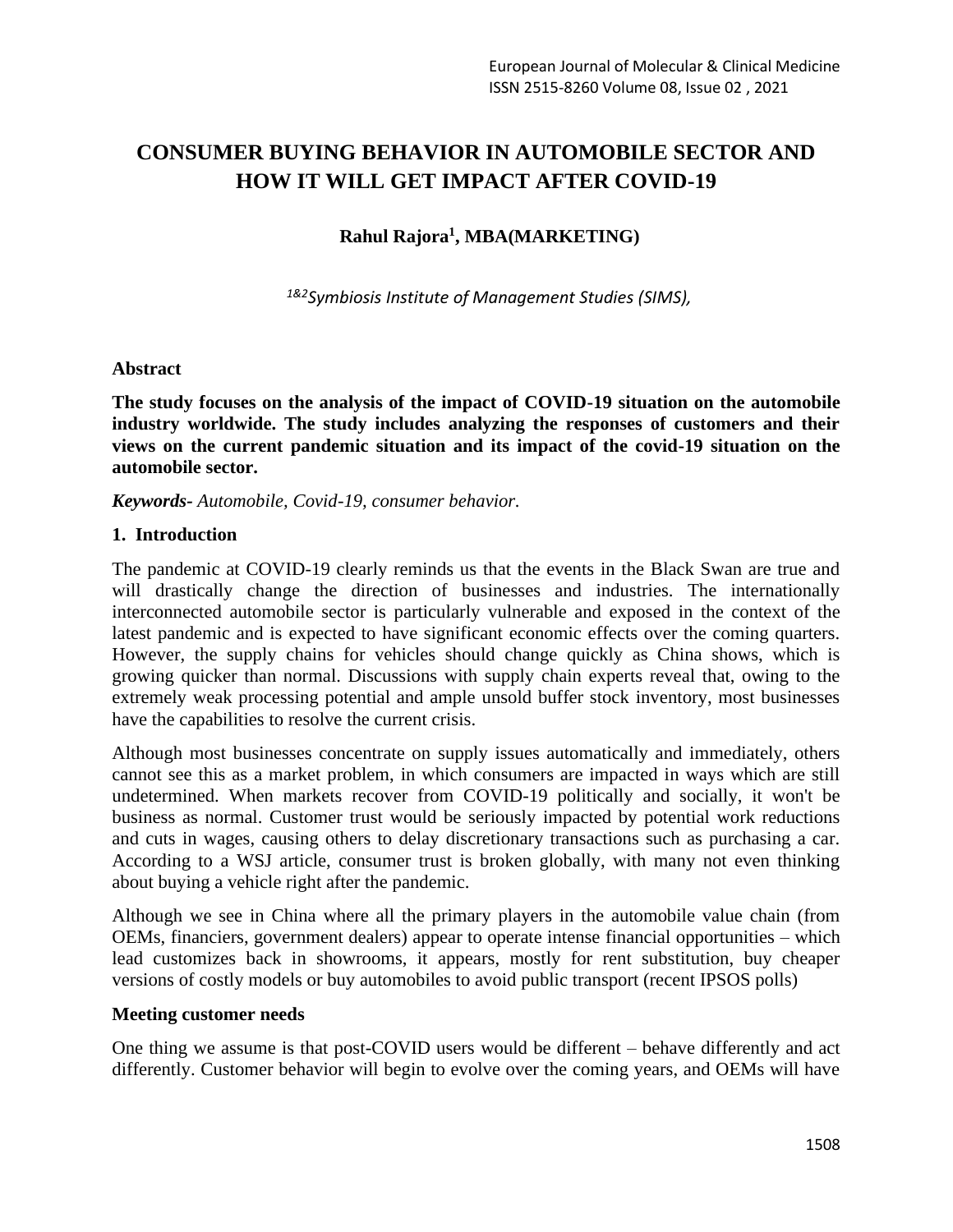to adapt to recognize and meet consumer needs. We are seeing four big changes, either modern or reinforcing current yet gradually evolving ones.

Values-driven vs Value search: Customers can find ease and guidance in marks of values to which they can return of significant quantities of predictability. Consumers in the post-COVID world will be more risk-averse. They gravitate to known brands which are safe purchases. Trailing OEMs can only combat this with a rich customer experience, highlighted by their personal touch and superior brand promise. Globally, manufacturers must understand the power and desire to concentrate on their brand standards, daily promotional campaigns and discount strategies. International car manufacturers would also become more and more necessary to invest in rendering their products meaningful to the local diasporas to resolve the national sensitivities. There is a significant differentiator for OEMs to rebound from this crisis in the run-up to restoring demand, as customers move from value-driven to value-driven.

Digital Connect vs. conventional selling: in the new standard, operators and dealers will be forced to increase the connection between customers increasingly through new-age digital offers such as virtual tours, negotiations about video calls and non-contact auto buying experiences, complete the delivery of a customer car and the keys delivered through a drone right at the door! Innovation-related digital-age approaches for critical consumer activities may be defined and pre-empted as boosters that connect the enterprise with its clients and emerging technologies. Influence-driven versus prosperity-driven: COVID-19 will undoubtedly leave a transformed industry behind. Throughout the current world, OEMs need to remain responsive to increasing market preferences when they quickly turn from "affluence-driven" to "influence-driven." Consumers are likely to seek healthier experience with a preference for their demands to be hyper personalized.

Apps relevant to safety such as hygienic air filters, co-riders, accessible in-car offices, antibacterial content etc. can improve market spreads. Most users have already become hyperconnected and digitally affected and continue to draw on their social network exposures. To satisfy current demands, OEMs would require radical interface improvements and pricing adjustments that are demonstrated by omni channel's outstanding consumer service and unique product solutions. OEMs ought to look forward and hold individual marketing strategies transparent and concentrate on creating brand activism. The aim would be to grow brand ambassadors and overwhelm word-of - mouth. The fast growth of supporters would be essential to successful new releases. As OEMs plan to react to the pandemic and rebound from this pandemic, activism would be the most effective resource for gaining consumer interest and for maintaining the longevity and remembrance of a product / service.

#### **2. LITERATURE REVIEW**

Rarely, if ever, has the Indian passenger car (PV) market experienced a pandemic like the Covid-19. This has been affected during the BS4-to-BS6 switch — so it will not only start to slow down, but also can shift people's car-buying behaviors. Development ceased, the lockout at showrooms is zero and big activities are remotely canceled or executed. Indeed, before the lockout started, the Car Dealer Associations Federation noticed that by mid-March, declines in dealerships had dropped to 45 percent.

#### **2.1 Purchase online**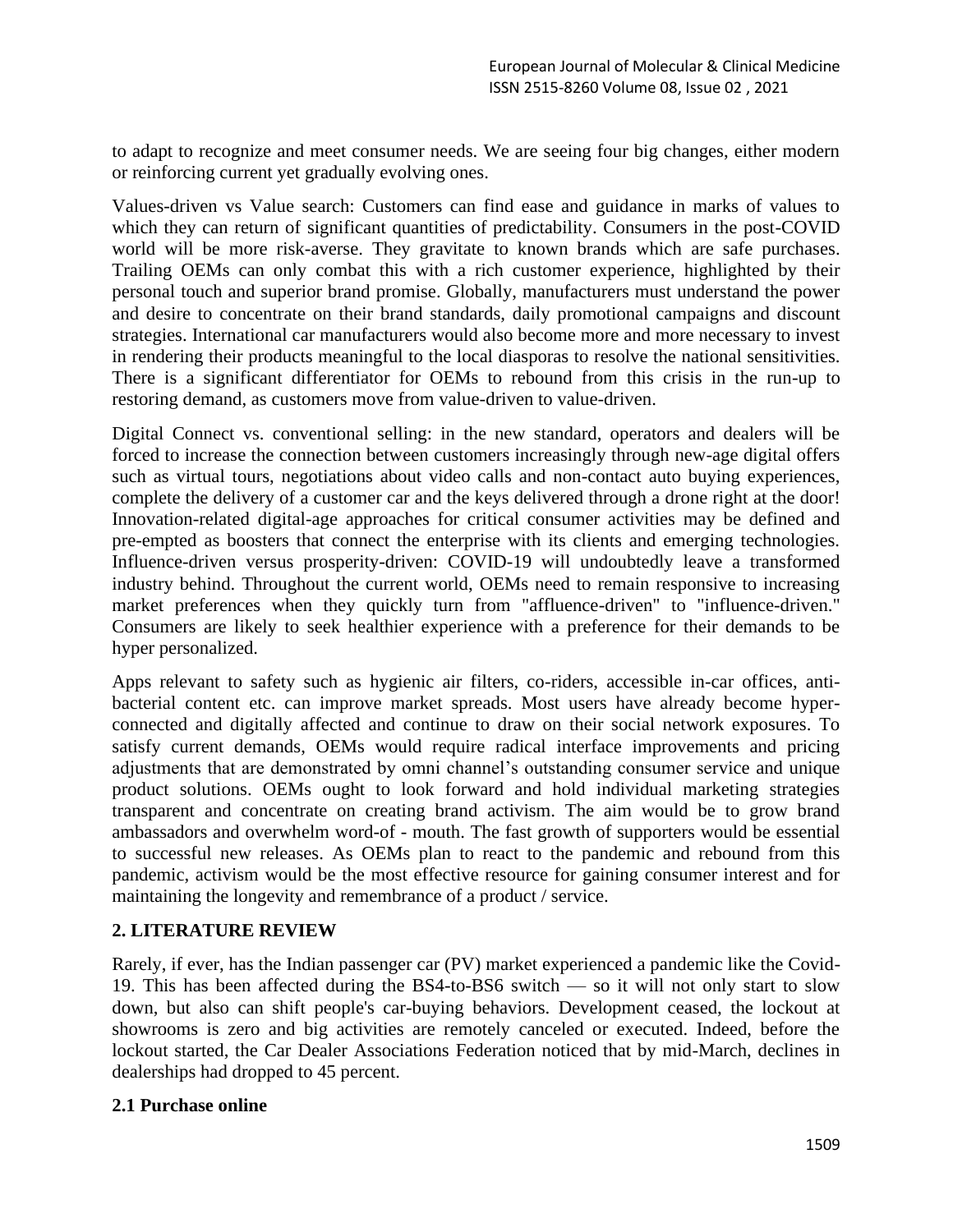Most OEMs also have a system for electronic vehicle procurement in operation. The effect of Covid-19 on customer behavior, says Vinay Raghunath, partner and chairman, Automotive Sector of EY India, should enable OEMs to focus on the evolving complexity of their relationship with customers and the position of the distributor network and their sales teams. "To select consumer segments will be critical success criteria for an integrated phygital (physical plus digital) platform with digitally enabled salespeople," he added. The position of dealerships, however, does not decrease. Rajeev Chaba, president & managing director of MG Motor India, says a vehicle that you like to see, handle, smell and drive while most people pick a vehicle before heading to a showroom. "To make a final decision, people will still go to showrooms."

## **2.2 Mobility Exchange**

KavanMukhtyar, Partner & Chief, Automotive, PwC India, says that consumers who previously preferred shared mobility should consider buying cars — used or fresh. The notion of social distancing will linger for a number of quarters, until it fades from the minds of customers, says Gaurav Vangaal, associate director of IHS Markit. "We may see a reduction in the usage of mutual mobility, but it depends on a specific user segment." Harish Bijoor, a company analyst and the creator of Harish Bijoor consulting, says ride-sharing services like Uber and Ola should bounce back when the uncertainty of the Covid-19 virus transmission fades. "Hard old clothes perish," he notes. Raghunath has an fascinating statistical observation: "Total passenger kilometers traveling on Indian roads can be commonly classified as subcategories related to incity work kilometers, intra-city personal kilometers, intercity and mutual kilometers. While a new movement is encouraging a steady rise in 'connected kilometers,' it is important to see shifts in customer behavior in the coming months due to continuing commitment to social distance. It will have an effect on the usage of both subcategories and on the short and medium-run effects of PV OEMs' portfolio and contact policy."

#### **2.3 Financial mood**

According to the CEO's snap poll "Lock-down effect of Covid-19 Pandemic" reported on the 3rd of April by the Confederation of Indian Industry, about 52 percent businesses expect job losses for each sector due to the effects of the Covid-19 outbreak and the resultant lock-down and/or wage reductions. In fact, CARE Ratings has reported that the cost of ownership of new PVs is projected to grow from 12 to 15 percent with the introduction of BS6, improved protection requirements and higher insurance. This dual effect can lead to downgrades of certain PV models. "A consumer who could manage, say, the i10 might rather have updated to the i20 in a more competitive setting, or who could buy the higher i10 model. Yet still there may be a bias for low-end models if new sales do still arise, "Mukhtyar adds."In addition, consumers may continue to see cars in the context of a lease, a rental, whether for six months or one year, or opportunities for leasing," he said. Nonetheless, it's hard to make a decision as far as the impact on the buying of new vehicles is concerned.

Chaba(2018) of MG Motor India believes that the pandemic will have a lasting effect on consumer thinking. "First, people over the age of 40 who have more money in their pockets would think about the concept about YOLO (you only live once) and more spend more on automobiles, expensive products, and holidays, and more consumerism will occur. Furthermore,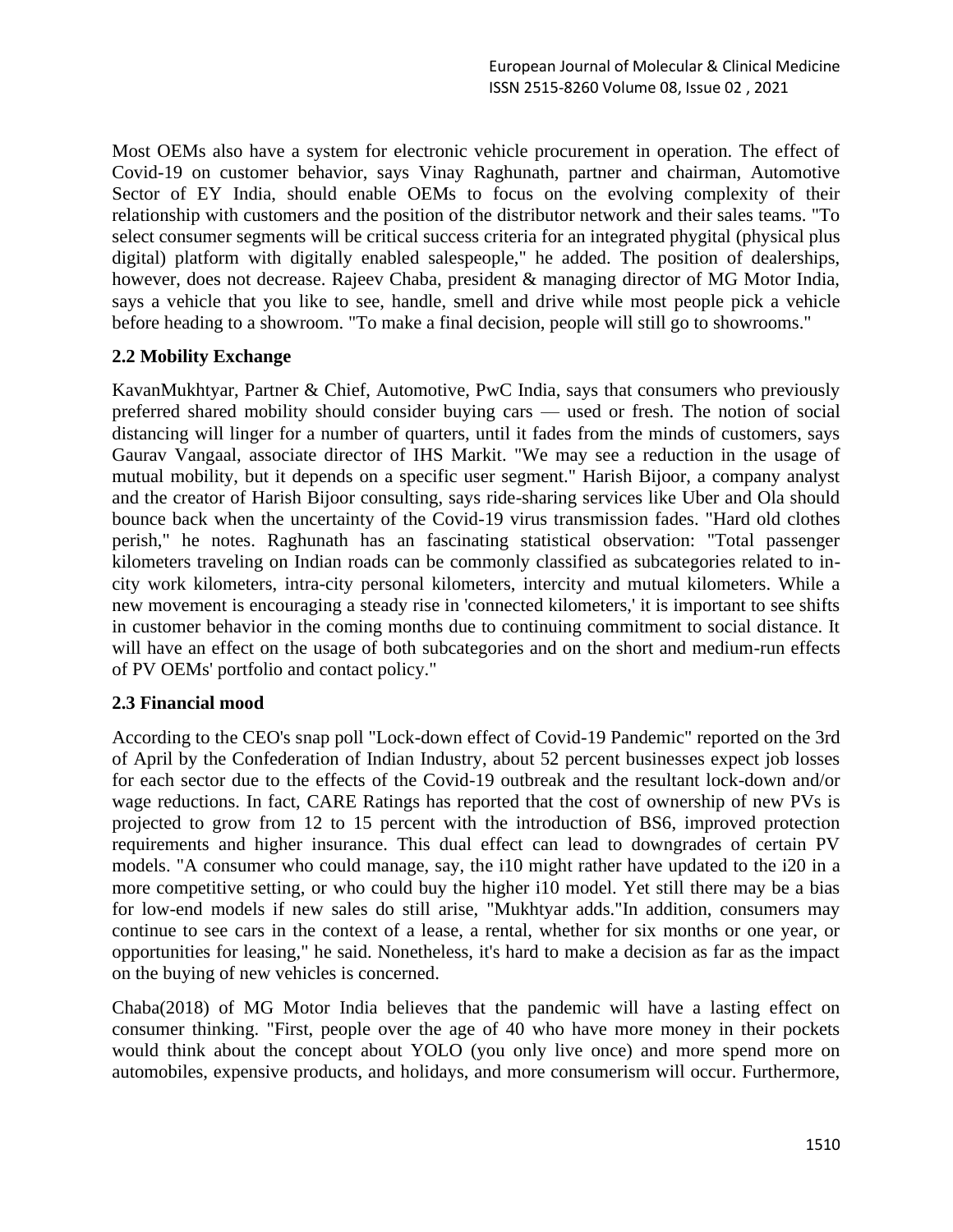many people are contemplating new-energy cars because many residents are now concerned of emissions being lowered dramatically during the lock-out.

Brand analyst Bijoor considers the Covid-19 a decisive problem which is going to alter behaviors. "The campaign why-when-you-can-borrow is going to grow. Consumers must consider from two points of view. Another from the point of view of fatalism and the other from the point of view of individualism and the complex behavior. Both diametrically opposite campaigns clash to minimize ownership of automobiles as a practice, the moment of which arrives.

## **3. Research Methodology**

To study the impact of COVID-19 on the automobile industry we used a questionnaire that was distributed amongst 50 respondents and their responses were recorded and the analysis was done based on those responses. The method of research was disruptive.

## **3.1 Objectives**

1) To study the impact of COVID-19 on the automobile sector.

2) To study the impact of covid-19 on the purchase decisions of customers from automobile companies.

# **3.2 DATA ANALYSIS**

#### **Q-What is your gender?**

- Male
- Female



Figure 1:- Male vs Female

**INTRPRETATION:** During the survey we found that among 100 respondents ,60% were male.

# **Q-What is your age?**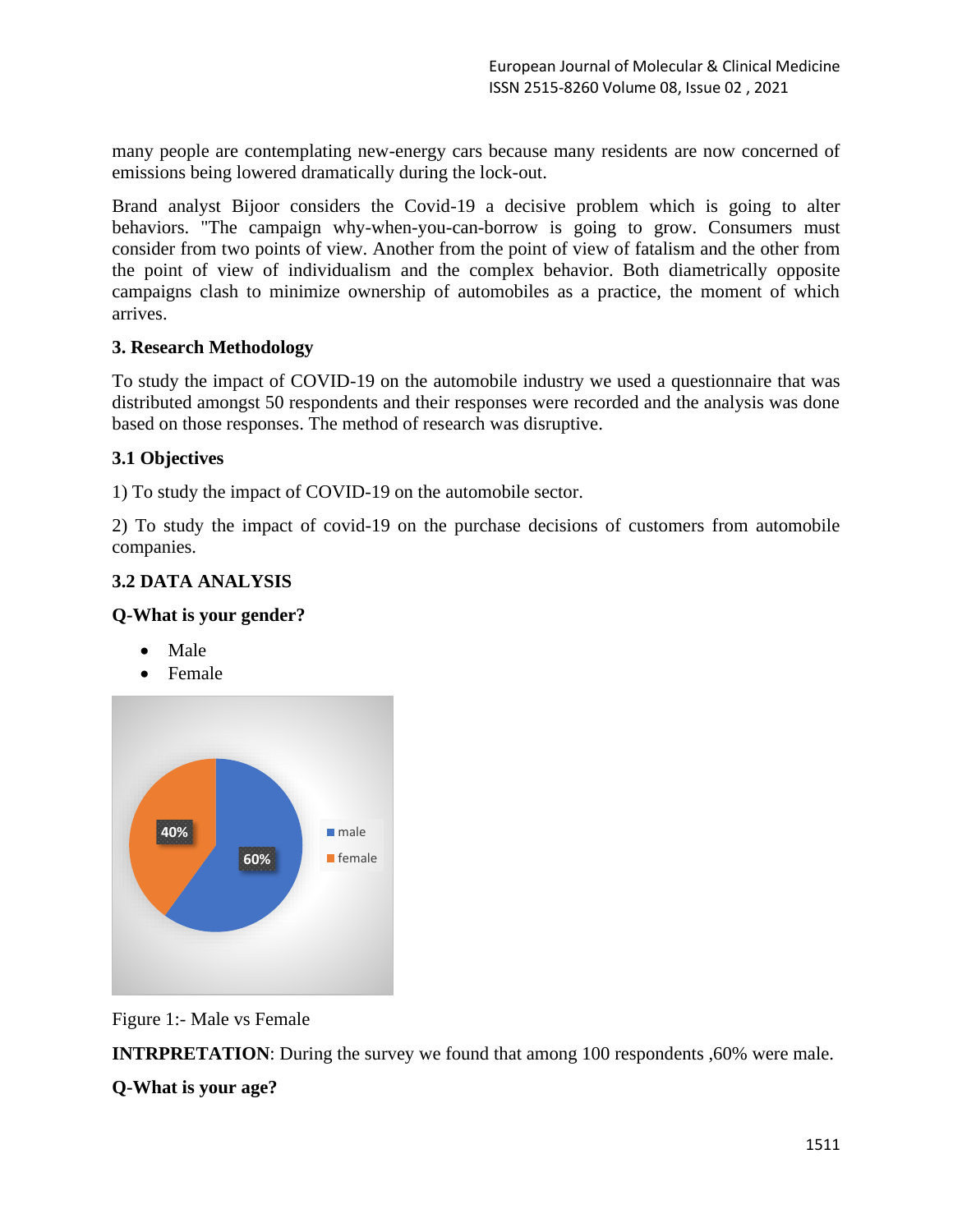- Under 18
- 19-28
- 29-35
- 36 Above



Figure 2:- Age criteria

**INTERPRETATION:** During the survey we found that among 100 respondents, 60 % were under 18.

**Q- Do you think that automobile companies' business will be heavily impacted as a result of covid-19 pandemic?**

- Strongly Agree
- Agree
- Neutral
- Disagree
- Strongly Disagree



Figure 3:- Impact of covid on automobile companies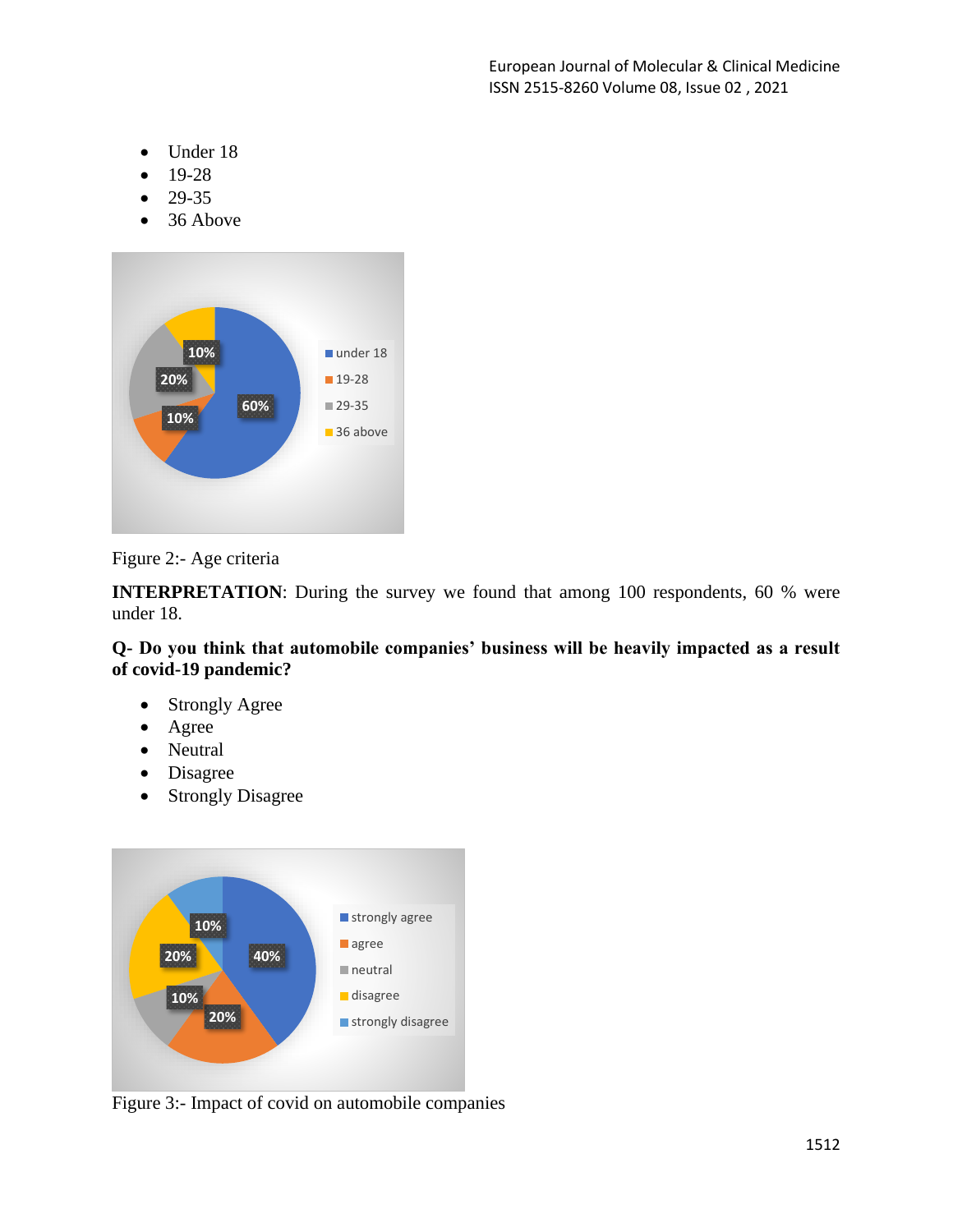**INTERPRETATION:**During the survey we found that among 100 respondents,40% think that automobile companies' business will be heavily impacted as a result of covid-19 pandemic o the automobile companies resist giving test drives to its potential customers.

# **Q- Do you think that due to financial problems that people are facing they are not able to afford cars so that is impacting the purchase behavior?**

- Strongly Agree
- Agree
- Neutral
- Disagree
- Strongly Disagree



Figure 4:-Financial problems vs Purchase behavior

**INTERPRETATION:** During the survey we found that due to financial problems that people are facing they are not able to afford cars so that is impacting the purchase behavior.

# **Q-Do you think that most of the automobile companies' upgradation of BS4 to BS6 during the pandemic time was not a good decision?**

- Strongly Agree
- Agree
- Neutral
- Disagree
- Strongly Disagree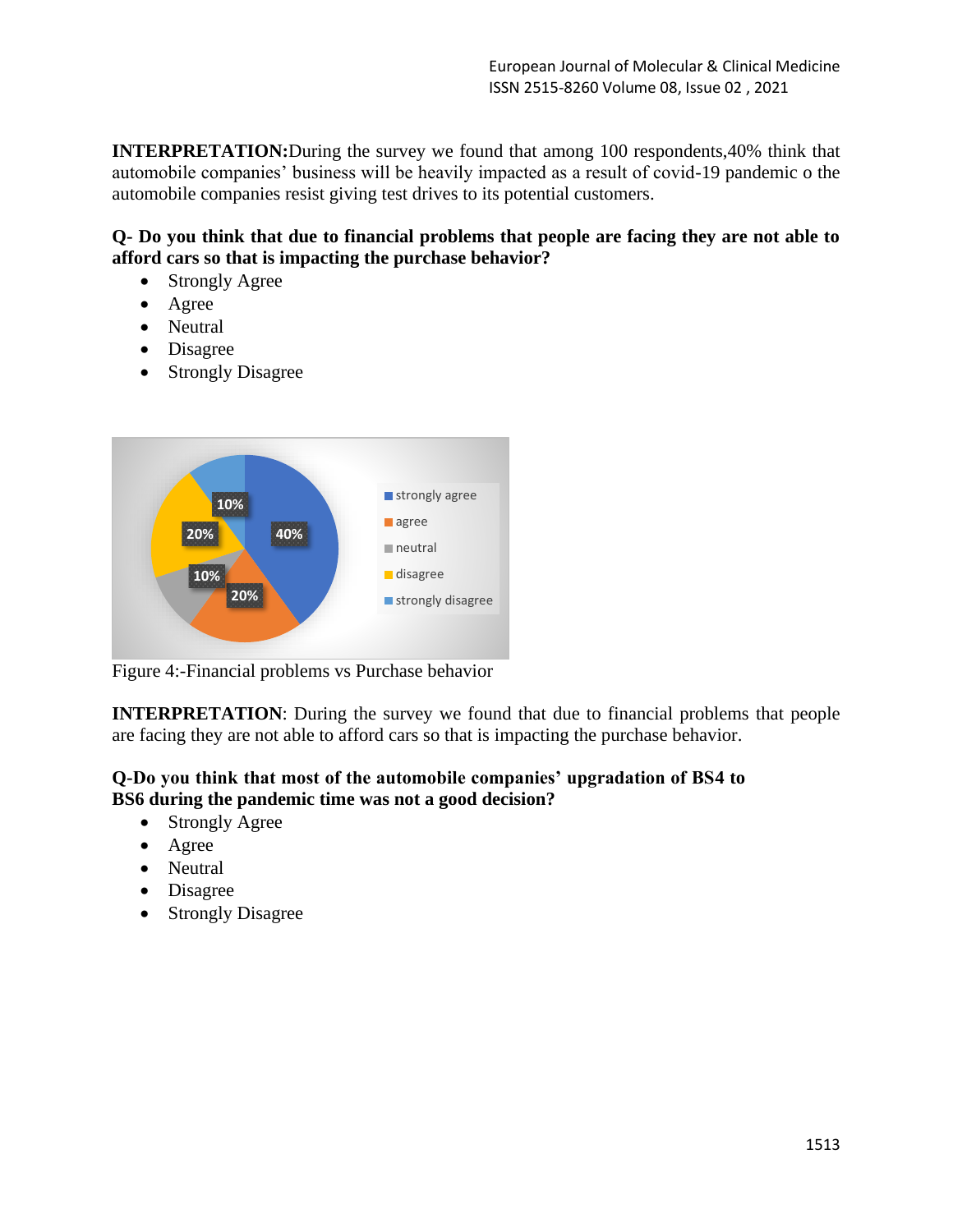

Figure 5:- Decision of BS4 vs BS6

**INTERPRETATION**: During the survey we found that among 100 respondents, 30% think that the **most** of the automobile companies' upgradation of BS\$ to BS6 during the pandemic time was not a good decision you think that offering test drive to potential car buyers is an important technique of car sales.

**Q-Do you think that economic slowdown due to covid-19 situation has affected the sales of the automobile companies?**

- Strongly Agree
- Agree
- Neutral
- Disagree
- Strongly Disagree



Figure 6:- Impact of covid-19 over sales

**INTERPRETATION:** During the survey we found that among 100 respondents, economic slowdown due to covid-19 situation has affected the sales of the automobile companies

**Q-Do you think that automobile companies should offer more discounts on the cars in this pandemic situation to encourage the customers to buy new cars?**

- **Strongly Agree**
- Agree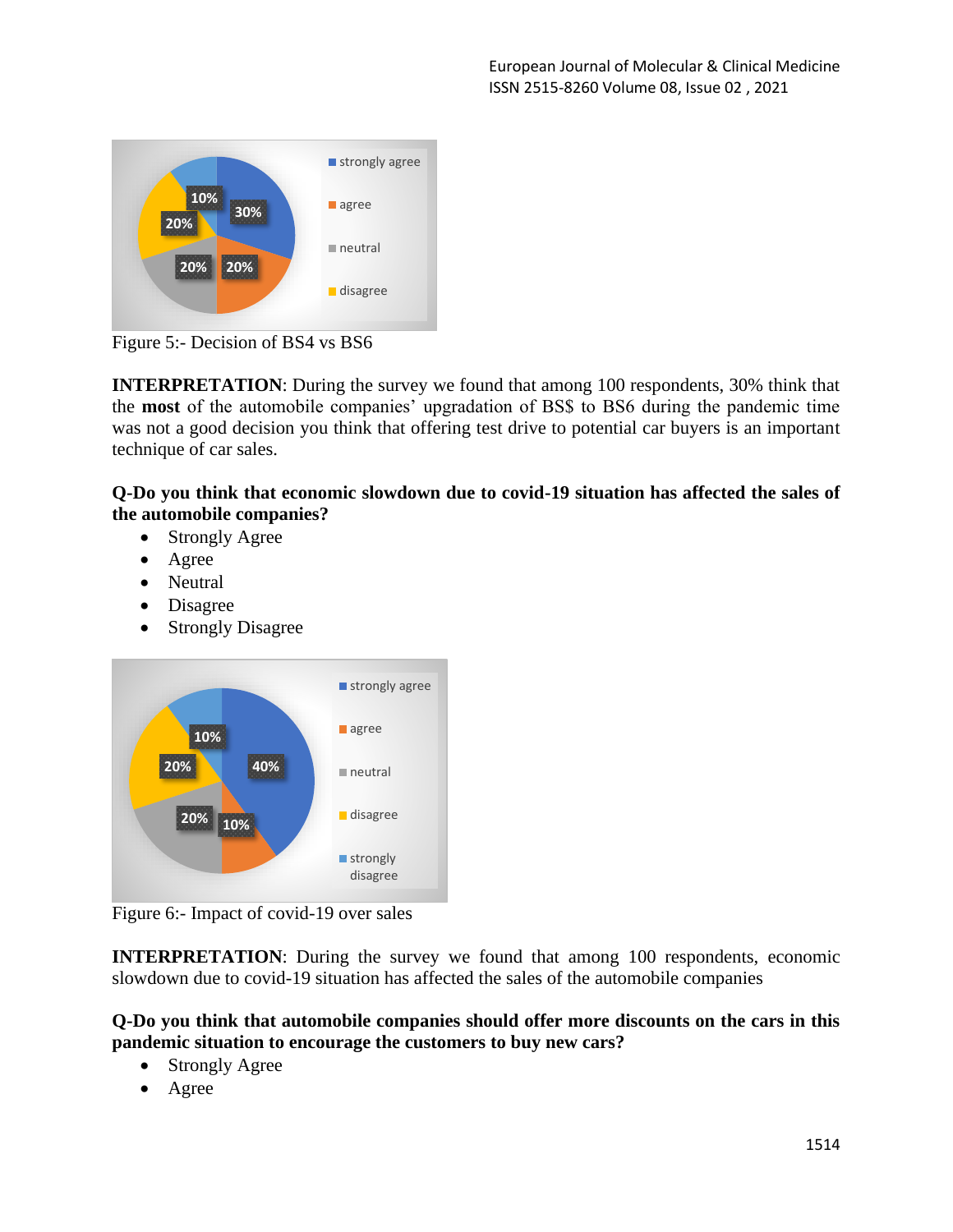- Neutral
- Disagree
- **Strongly Disagree**



Figure 7:- Discount offers vs Encouraging customers

**INTERPRETATION:** During the survey we found that among 100 respondents, 50% think that that automobile companies should offer more discounts on the cars in this pandemic situation to encourage the customers to buy new cars.

## **Q-Do you think that the condition of automobile companies can improve further if they introduce new strategies of marketing during this pandemic situation?**

- Strongly Agree
- Agree
- Neutral
- Disagree
- Strongly Disagree



Figure 8:- Automobile companies conditions vs new strategies

**INTERPRETATION:** During the survey we found that among 100 respondents, 40% think that condition of automobile companies ca improve further if they introduce new strategies of marketing during this pandemic situation.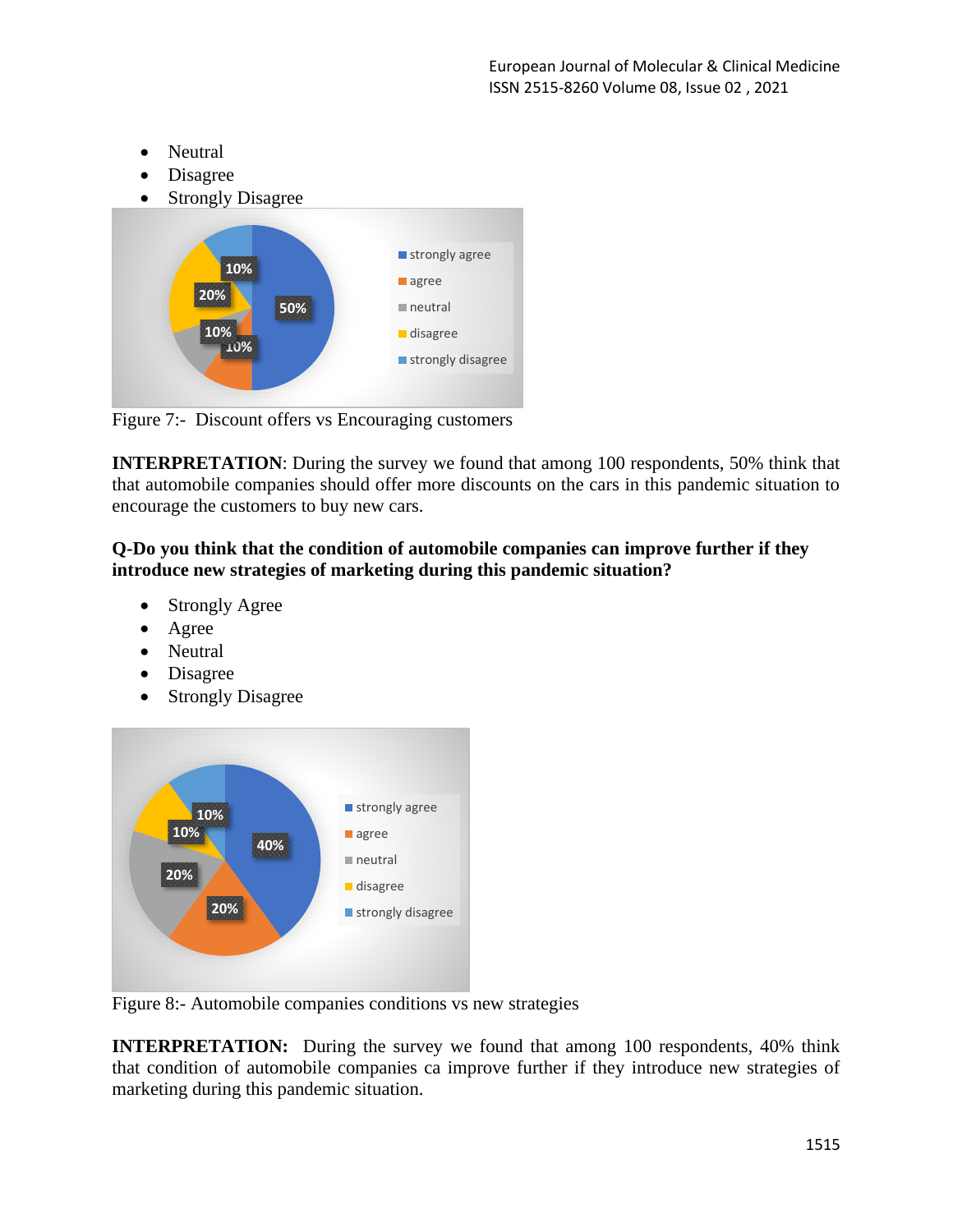## **4. Conclusion**

The outbreak of COVID-19 has been destructive worldwide. Since the rise of the coronavirus outbreak, the question has escalated in recent weeks. While nearly the entire world is sufferingthrough the outbreak, its epicenter is in Wuhan, China. China has been struck hardest, and the country's economic development has slowed down considerably. For all the worries of the world about the Chinese commodity and increasing global protection controls, China's exports have deteriorated steeply, with no expected rebound.

An immense amount of Indian imports depend on China. The availability of Indian cars relies heavily on our Chinese partners. And that's not something we mean lightly. In 2018-19, China manufactured an record USD 4.5 billion of vehicle parts. An incredible 27% of car parts are manufactured in China and, as we have reported, shipped to Indian companies worth 4.5 billion. Only a minor blow to this partnership will cause us to pay a very high price for the sector's growth.

The deadly outbreak has made the Chinese factories ineffective, which has put an end to the Indian automotive industry. According to the Chinese Automobile Manufacturers Association (CAAM), the industry 's effect is so serious that many automakers risk financial crisis, which creates a flood of effects on other car markets, including India. The manufacturing facilities have been dismantled absolutely and, due to this, we have missed the vehicle products of the factory's Indian equivalents.

India imports a broad variety of vehicle parts from China including different styles of vehicles.

The main non-domestic goods that can restrict further development of industrial vehicles, passenger vehicles and two-wheelers, according to ICRA are vital automotive parts such as fuel injection pumps, EGR units, computer components, turbo chargers, airbag components, etc. Tractor companies are speculated that this decline is not being achieved as their component production is located inherently.It seems that the solution is to switch to suppliers outside China.Nevertheless, this turns out to be an unlikely task, as the change can not be suddenly abrupt and successful. And even though the change is ongoing, the current supply in India is relatively limited to improve demand, especially in view of the way that India prepares to meet BS6 requirements.

#### **5. Acknowledgment**

The author takes this opportunity to recognize the reviewer Dr. Tajamul Islam for the valuable guidance and for providing all the necessary facilities, which were indispensable in the completion of this paper. The author would also like to appreciate the institute for providing the required facilities*.*

#### **References**

- 1. Priyanka Bedi and Ekta Kharbanda (2014)–"Analysis of Inflows of Foreign Direct Investment in India- Problems and Challenges", Global Journal of Finance and Management. ISSN 0975-6477 Volume 6, Number 7 , pp. 675- 684
- 2. Uma Maheswara Rao and Sailaja( 2015) –"Foreign Direct Investment: Indian Scenario" - IJELLH, Volume III, Issue I, ISSN 2321- 7065 pp 84- 96,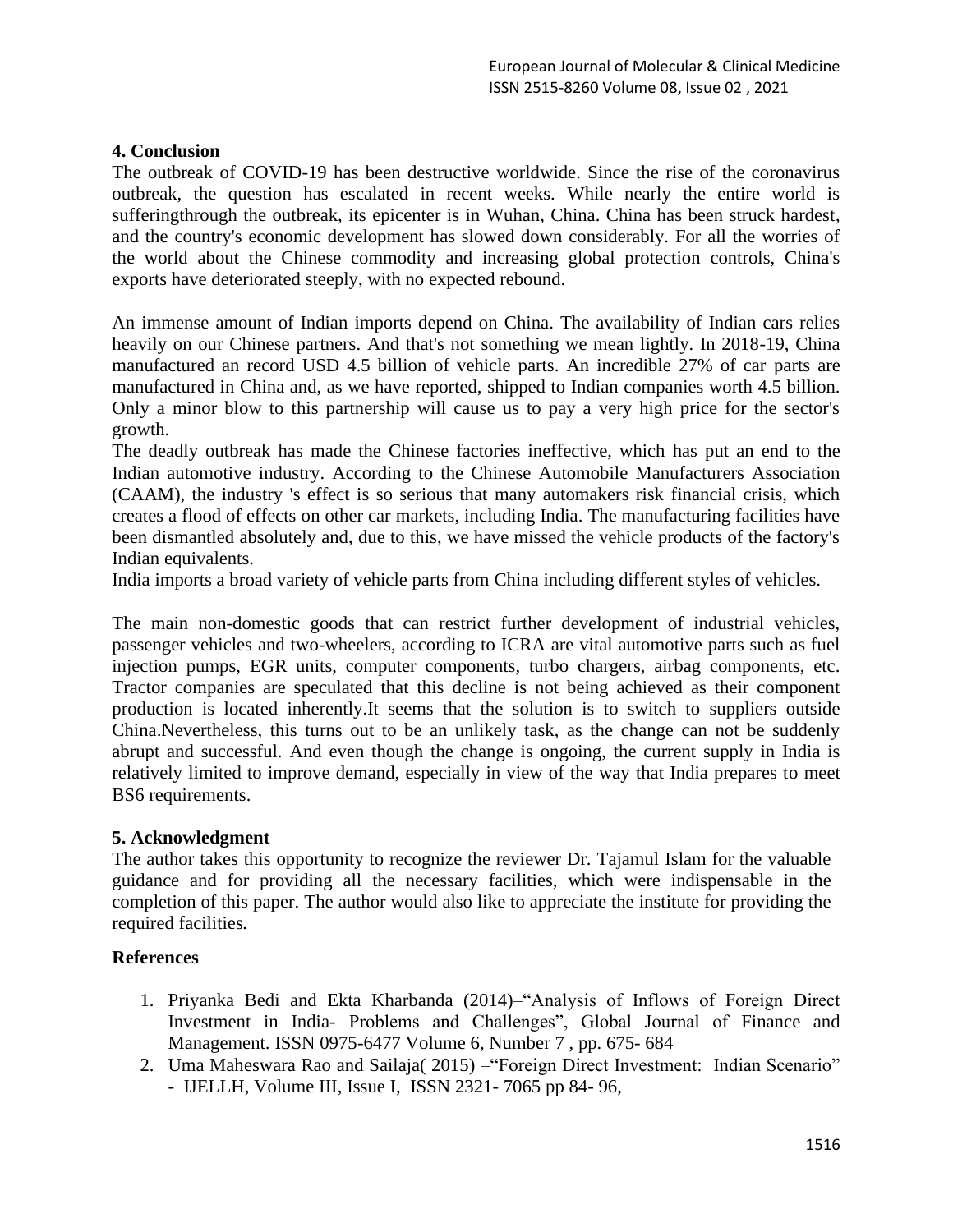- 3. Shalini Aggarwal, AnukshSingla ,Rity Aggarwal (2012)-"Foreign Direct Investment in India" - International Journal of Computational Engineering & Management, Vol. 15 Issue 5, September 2012 ISSN (Online): pp2230- 7893.
- 4. Srivastava Sadhana (2003), "What is the True Level of FDI Flows to India?" Economic and Political Weekly, Volume XXXVIII, No. 7, February 15.
- 5. Bajpai and Dasgupta Mandita (2004), "What Constitutes Foreign Direct Investment? Comparison of India and China". [www.earth.columbia.edu.](http://www.earth.columbia.edu/)
- 6. Salisu A.A. (2006), "The Determinants and Impacts of Foreign Direct Investments on Economic Growth in Developing Countries: A Study of Nigeria", Indian Journal of Economics, Vol. 86, No. 342, pp. 333-342.
- 7. Saxena, D.N. (1989), "Foreign Direct Investment: India's Requirements of Foreign Capital and Foreign Technology and Role of FDI in that Context", Foreign Trade Review, Vol. 24,
- 8. Jhingan, M.L. "The Economics of Development and Planning", Vrinda Publications (P) Ltd.
- 9. Mathur Vibha, "Trade Liberalization & Foreign Investment in India 1991-2001", New Century Publications, Delhi.
- 10. Mathur, B.P. (1989), "Foreign Money in India", Macmillan India, New Delhi.
- 11. Sinha N.K.P. & Singh, "Industrial Development in India", Rawat Publications, New Delhi.
- 12. Ashwini Puri (1993), "Comparative Study of FDI Environment in Select Asian Countries, Price Waterhouse and Co. India.
- 13. Nagesh Kumar (2002), "Globalization and the Quality of FDI". Oxford University Press
- 14. DHINGRA, ROSY, and KAPIL DEV. "DISCRIMINATORY POWER OF SELECTED RATIOS IN DEFINING STOCK MARKET PERFORMANCE OF AUTOMOBILE COMPANIES IN INDIA." IMPACT: International Journal of Research in Business Management (IMPACT: IJRBM) 4.12 (2016) 9-24
- 15. MC ANTHONY, I., and PRIYA JINDAL. "PERFORMANCE ASSESSMENT OF AUTOMOBILE INDUSTRY IN JAPAN USING RATIO ANALYSIS." IMPACT: International Journal of Research in Business Management (IMPACT: IJRBM) 5.3 (2017) 89-106
- 16. AGRAWAL, TARUNIKA JAIN, and CA AASHNA GOYAL. "IMPACT OF GST ON REAL ESTATE AND AUTOMOBILES SECTOR." IMPACT: International Journal of Research in Business Management (IMPACT: IJRBM) 5.6 (2017) 115-120
- 17. Ayyakkannu, A. "Technical and soft skill competencies mapping at the entry level of diploma holders in mechanical and automobile engineering for auto and auto components industries." International Journal of Mechanical and Production Engineering Research and Development (IJMPERD) 8.1 (2018) 1209-1220.
- 18. KUMAR, D. SRINIVAS, and A. LAKSHUMU NAIDU. "THE BUSINESS PHILOSOPHIES FOR EXTENDED ENTERPRISE IN MANUFACTURING AUTOMOBILE SECTORS." International Journal of Mechanical and Production Engineering Research and Development (IJMPERD) 8.2 (2018) 715-730
- 19. KUMAR, VILACHOOR SRINIVASAN. "SUPPLIER RELATIONSHIP MANAGEMENT ISSUES AND CHALLENGES IN INDIAN AUTOMOBILE